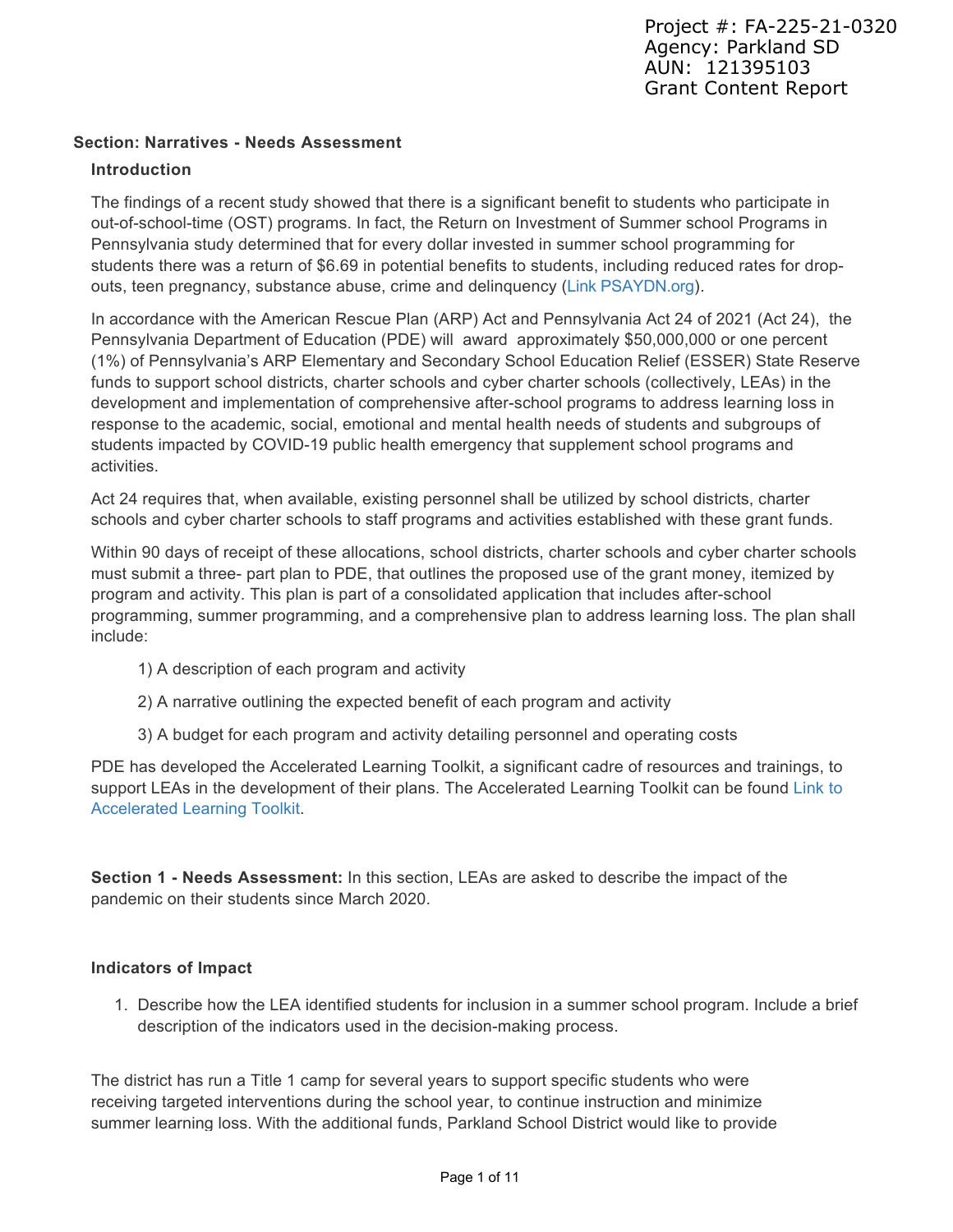this programming for EL students, students with learning disabilities that do not qualify for ESY, and open this opportunity to students in grades K-5, where previously only grades K-3 have been serviced.Additionally, summer enrichment courses occur at the middle and high schools where students from low income families are unable to access the opportunity. Providing scholarship opportunities will open these experiences to students interested in participation. Credit recovery will also be provided free of charge to all students who failed a course to counteract learning loss.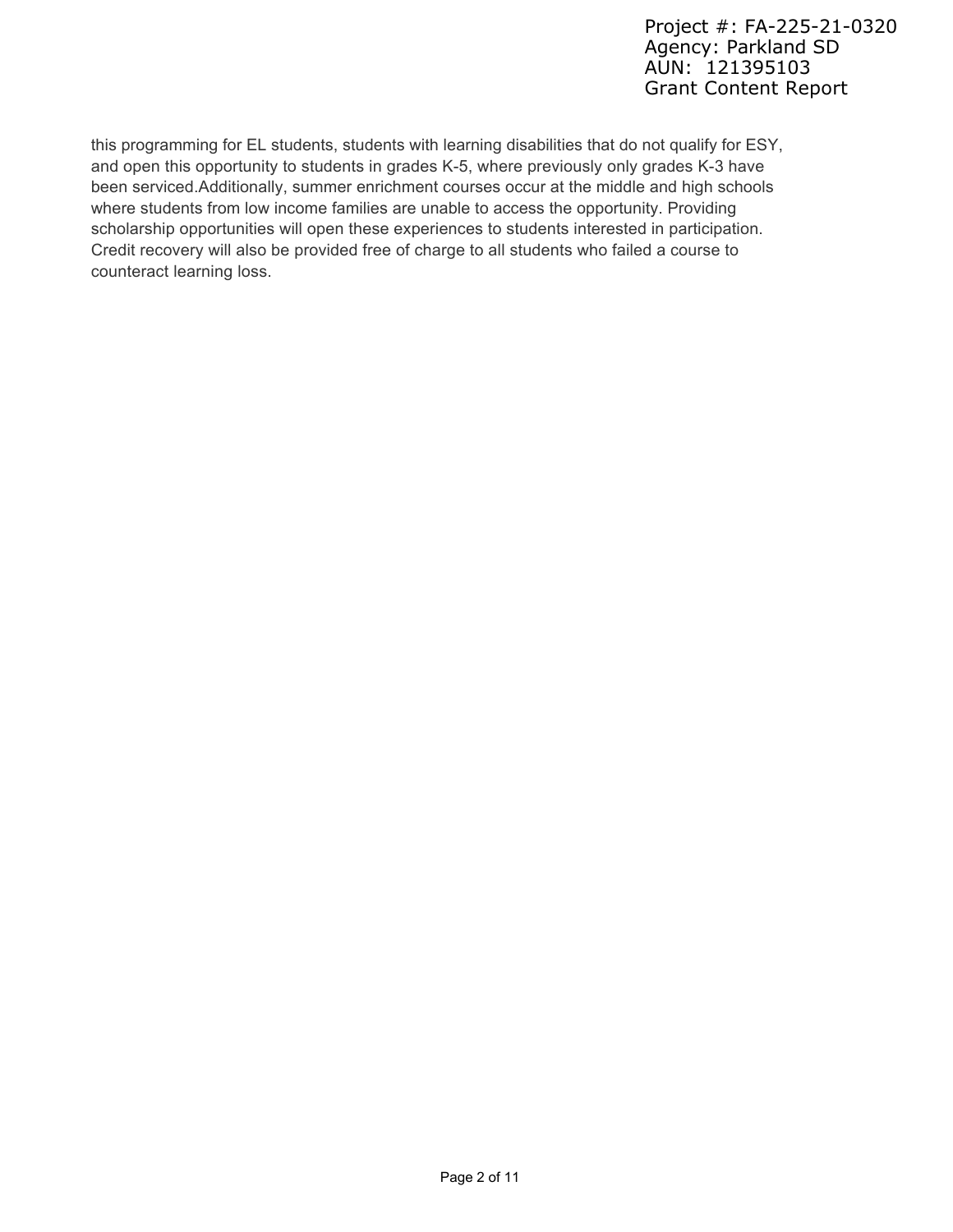#### **Section: Narratives - Summer School Program Questions**

**Summer School Program Questions:** In this section, LEAs are asked to describe the activities they have designed to provide summer school programming for their students.

2. Identify the target student-group for the summer school program. Will the focus be on academic growth, social and emotional wellness, or some other factor to support student growth? For each group, provide specific strategies that were used or will be used to identify and measure impacts.

| <b>Area of Focus</b><br><b>Student Group</b> |                        | <b>Number of Students</b><br><b>Served</b> | <b>Provide specific</b><br>strategies that were<br>used or will be used<br>to identify and<br>measure impacts                                                                                                                                                                      |  |  |
|----------------------------------------------|------------------------|--------------------------------------------|------------------------------------------------------------------------------------------------------------------------------------------------------------------------------------------------------------------------------------------------------------------------------------|--|--|
| Children with<br><b>Disabilities</b>         | <b>Academic Growth</b> | 40                                         | Curriculum based<br>measures and<br>progress monitoring<br>were used to identify<br>students in need of<br>summer school<br>porgramming. The<br>impact of the provided<br>services will be<br>measured by pre and<br>post testing as well as<br>progress monitoring<br>throughout. |  |  |
| <b>English Learners</b>                      | <b>Academic Growth</b> | 40                                         | Curriculum based<br>measures and<br>progress monitoring<br>were used to identify<br>students in need of<br>summer school<br>porgramming. The<br>impact of the provided<br>services will be<br>measured by pre and<br>post testing as well as<br>progress monitoring<br>throughout. |  |  |
|                                              |                        |                                            | Questionaire                                                                                                                                                                                                                                                                       |  |  |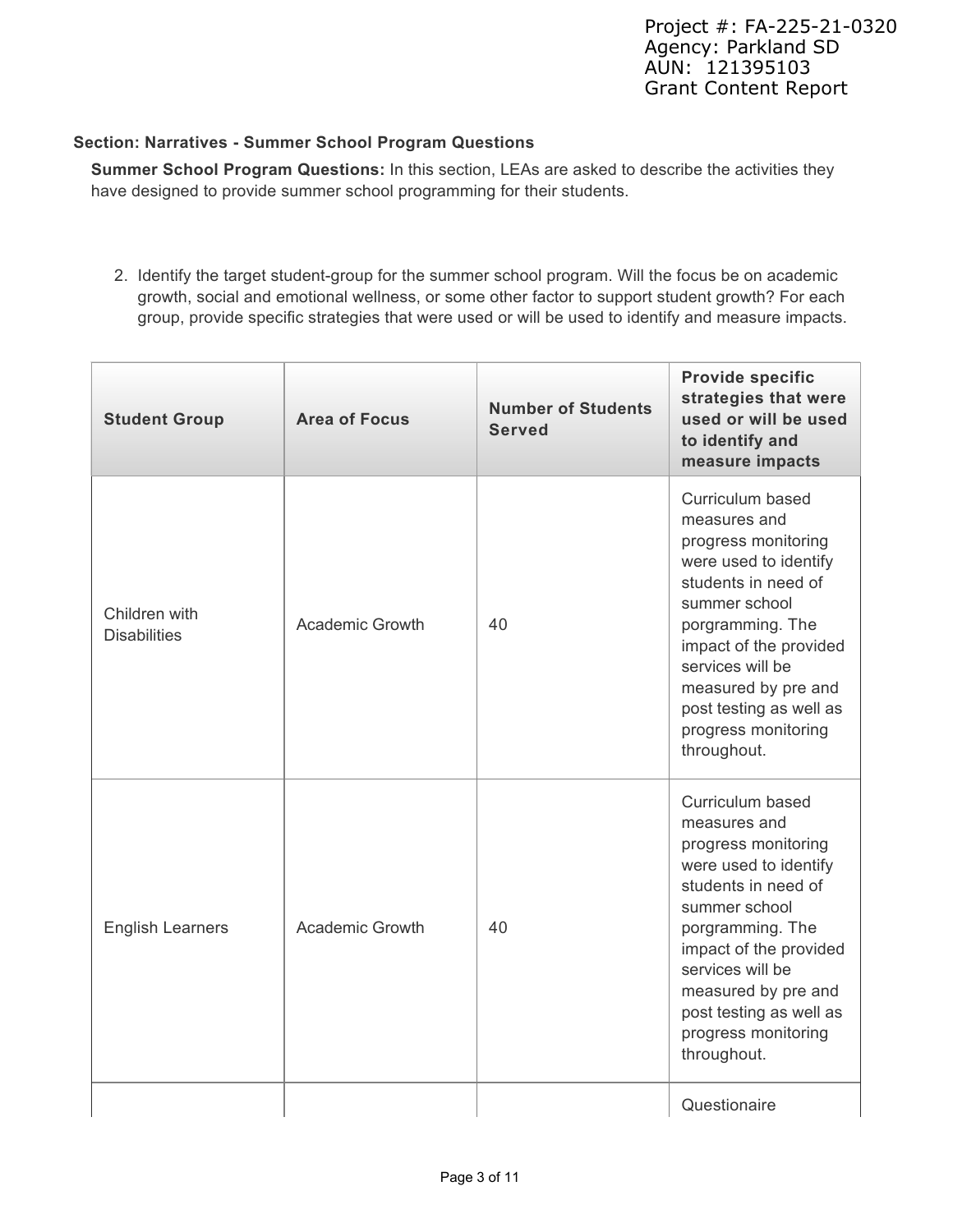| <b>Student Group</b>                         | <b>Area of Focus</b> | <b>Number of Students</b><br><b>Served</b> | <b>Provide specific</b><br>strategies that were<br>used or will be used<br>to identify and<br>measure impacts                                                                                                      |
|----------------------------------------------|----------------------|--------------------------------------------|--------------------------------------------------------------------------------------------------------------------------------------------------------------------------------------------------------------------|
| Children from Low-<br>Income Families        | Academic Growth      | 100                                        | responses will be used<br>to determine eligible<br>scholarship recipeints<br>in consultation with<br>school counselors and<br>administrative team.<br>Student grades will<br>measure student<br>impact and growth. |
| Children from Low-<br><b>Income Families</b> | Academic Growth      | 450                                        | Data is analyzed to<br>determine the<br>students needing<br>credit recovery.<br>Success will be<br>measured by end of<br>course grading.                                                                           |

3. Describe the evidence-based resources that will be used to support student growth during the summer school program.

At the elementary level, reading support will be guided by Science of Reading summer programming kits and the math support will be given using Hand2Mind small group intervention kits promoting hands on visual representation of mathematical strategies.At the middle and high school levels, curriculum based resources are utilized to provide course work.

4. Describe the staff that will provide the summer school program (i.e,. internal staff or outside resources).

| <b>Number of Staff Members</b> | <b>Internal/Outside Provider</b> | Role                                                                                           |
|--------------------------------|----------------------------------|------------------------------------------------------------------------------------------------|
| 52                             | Internal Provider                | Teachers and coordinators will<br>provide small group instruction<br>targeting students needs. |
|                                |                                  | Teachers oversee online credit<br>recovery program and                                         |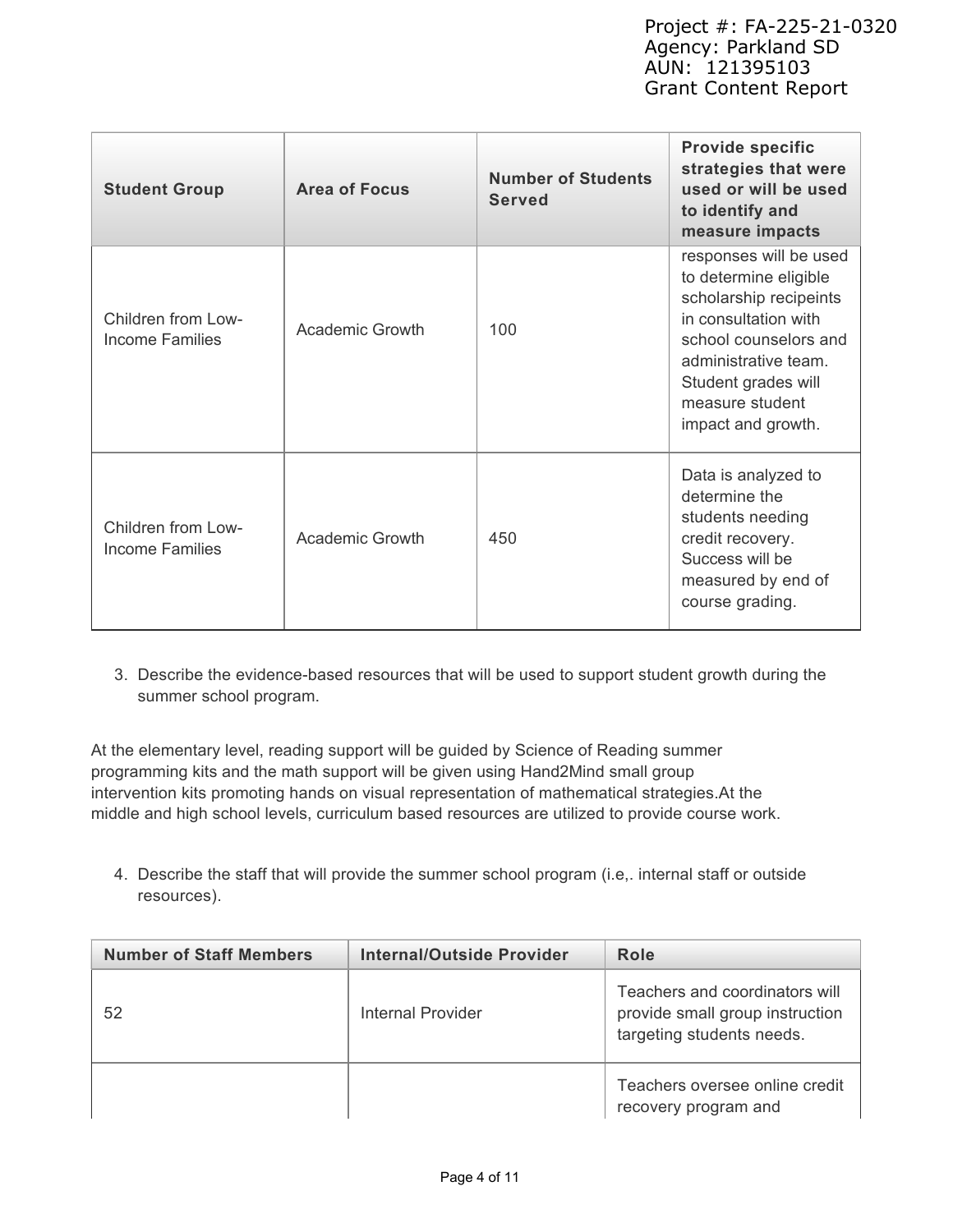| <b>Number of Staff Members</b> | Internal/Outside Provider | Role                                                                                     |
|--------------------------------|---------------------------|------------------------------------------------------------------------------------------|
| 15                             | Internal Provider         | intervene as needed,<br>enrichment teachers teach<br>content of various math<br>courses. |

#### $\overline{\mathscr{S}}$

**a. The LEA assures it understands it is responsible to offer the work to its internal employees prior to engaging outside entities.**

### $\mathscr{A}$

**b. The LEA assures it understands it is responsible to ensure that all summer school program staff hold the appropriate certifications for the program that is being delivered.**

5. How will the LEA assess the success of the summer school program? Please identify the tool, frequency of use, and expected results.

| <b>Tool Used to Evaluate</b><br><b>Success</b>   | <b>Frequency of Use</b>       | <b>Expected Results</b>                                                                                                                                                   |  |  |
|--------------------------------------------------|-------------------------------|---------------------------------------------------------------------------------------------------------------------------------------------------------------------------|--|--|
| <b>SORing to Summer School</b><br><b>Success</b> | bi-weekly progress monitoring | Students will make growth in<br>the area of targeted instruction<br>which could include: phonics,<br>phonemic awareness,<br>vocabulary, fluency, and/or<br>comprehension. |  |  |
| Hand2Mind Math Intervention                      | pre-test/post-test            | Students will make growth in<br>the area of targeted instruction<br>which could include: Numbers<br>& Operations or Numbers &<br>Operations: Fractions.                   |  |  |
| <b>EdGenuity</b>                                 | ongoing                       | Students complete coursework<br>and assessment with<br>programming with the goal of<br>proficiency in the course.                                                         |  |  |
| <b>Math Final Exam</b>                           | end of course exam            | Students are expected to show<br>proficiency in the course.                                                                                                               |  |  |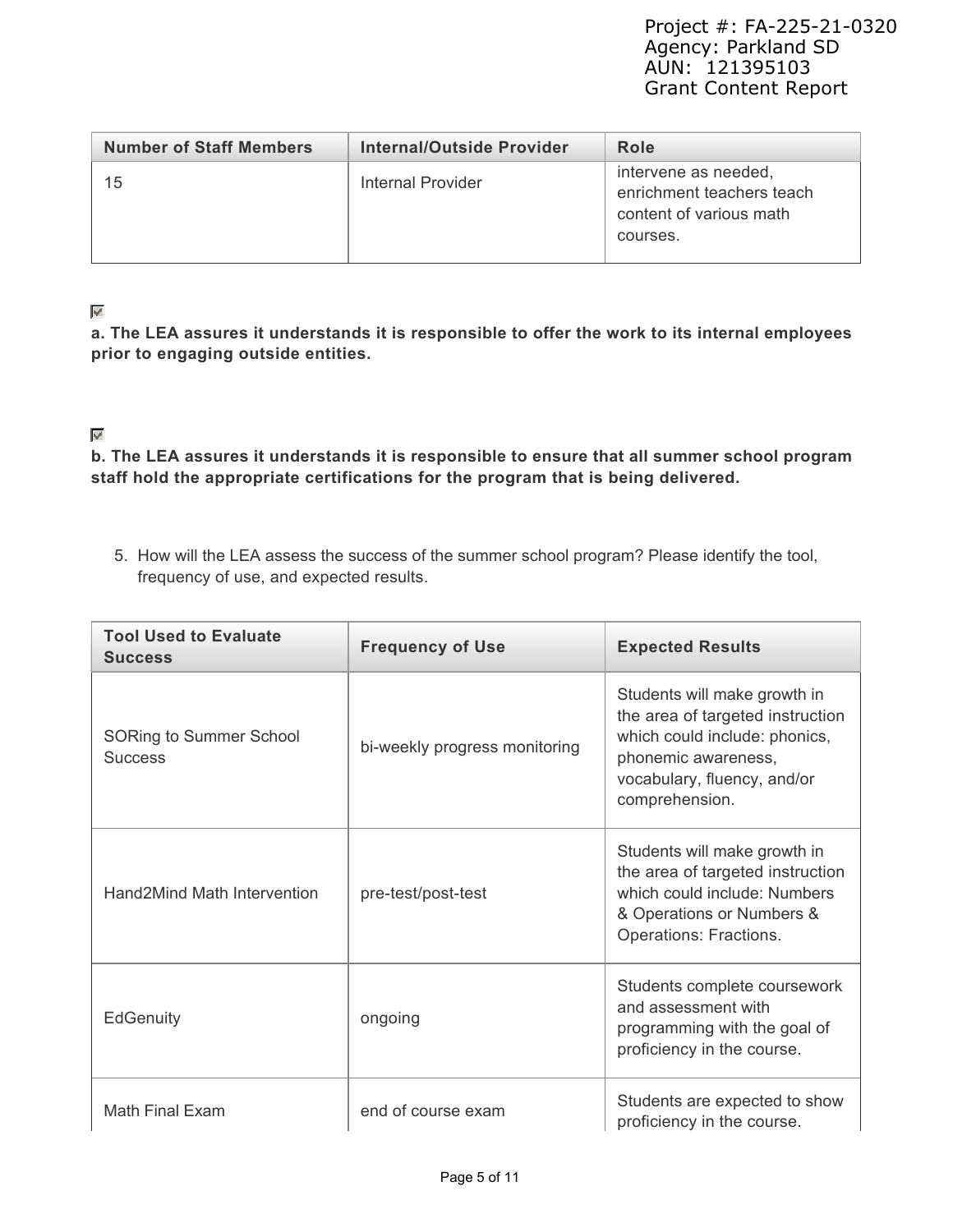| <b>Tool Used to Evaluate</b><br><b>Success</b> | <b>Frequency of Use</b> | <b>Expected Results</b> |
|------------------------------------------------|-------------------------|-------------------------|
|                                                |                         |                         |

6. How will the LEA engage families in the summer school program?

Families will receive a weekly newsletter reporting on the target topics and content of the week. In addition, families will receive an end of summer school progress report outlining strengths, areas of need, and activities that can be done at home to support continued growth.Communication will be provided by the instructional supervisor and administrative team on course progress.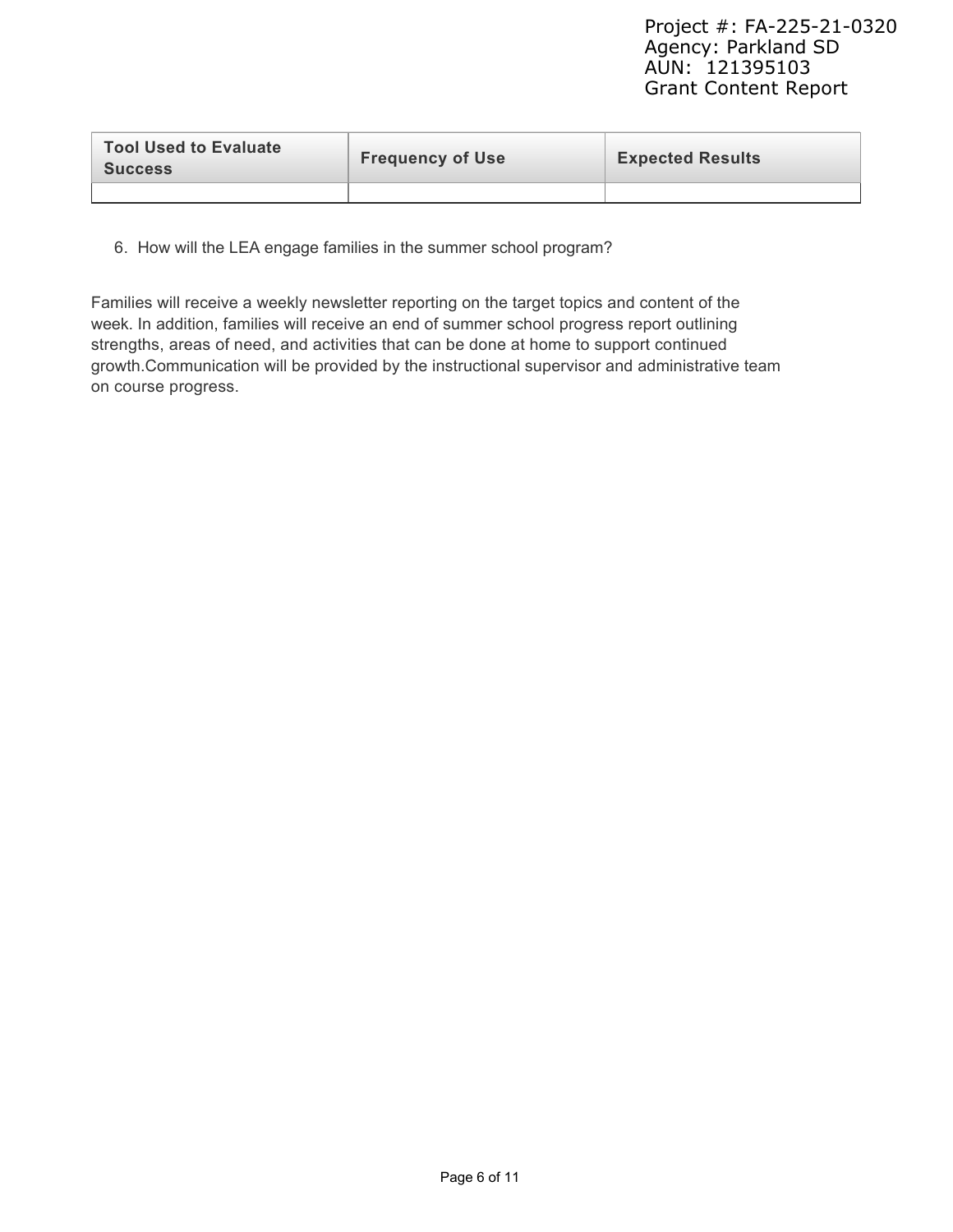# **Section: Budget - Instruction Expenditures**

Instruction Expenditures

# **Budget**

\$124,196.00 **Allocation** \$124,196.00

### **Budget Over(Under) Allocation**

\$0.00

Budget Summary

| <b>Function</b>                                                                          | <b>Object</b>  | <b>Amount</b> | <b>Description</b>                                                                        |
|------------------------------------------------------------------------------------------|----------------|---------------|-------------------------------------------------------------------------------------------|
| 1100 - REGULAR<br><b>PROGRAMS-</b><br>ELEMENTARY /<br><b>SECONDARY</b>                   | 100 - Salaries | \$20,000.00   | <b>Coordinator Salaries</b><br>for summer<br>enrichment programs                          |
| 1100 - REGULAR<br><b>PROGRAMS-</b><br>ELEMENTARY/<br><b>SECONDARY</b>                    | 600 - Supplies | \$30,000.00   | Elementary level<br>program<br>materials, SORing to<br>Summer School<br>Success materials |
| 1100 - REGULAR<br><b>PROGRAMS-</b><br>100 - Salaries<br>ELEMENTARY /<br><b>SECONDARY</b> |                | \$22,500.00   | Salaries for teachers<br>to administer the<br>summer enrichment<br>course programs        |
| 1100 - REGULAR<br><b>PROGRAMS-</b><br>ELEMENTARY/<br><b>SECONDARY</b>                    | 600 - Supplies |               | Credit recovery<br>expenses for high<br>school student<br>academic learning<br>loss       |
|                                                                                          |                | \$124,196.00  |                                                                                           |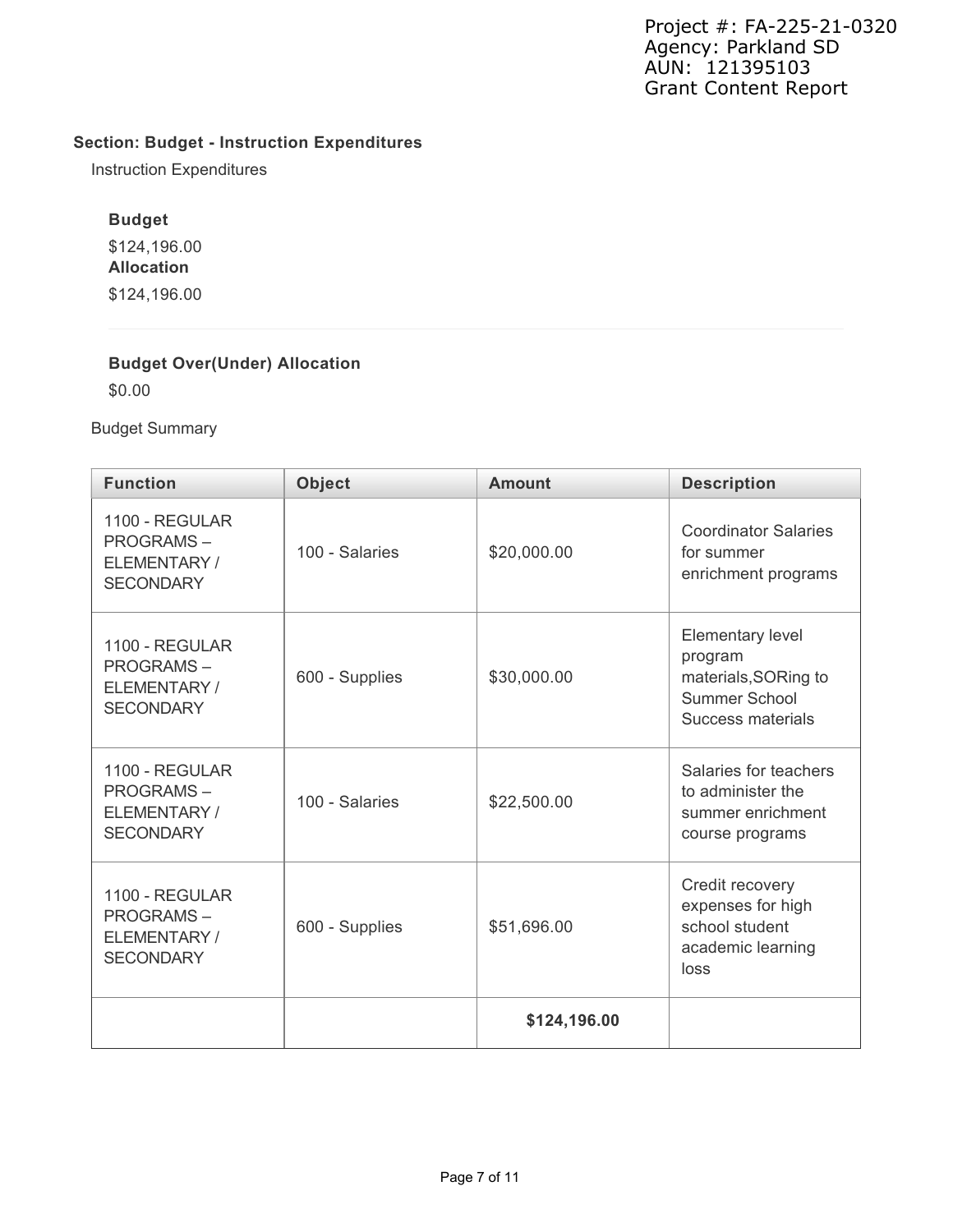# **Section: Budget - Support and Non-Instructional Expenditures**

Support and Non-Instructional Expenditures

#### **Budget**

\$124,196.00 **Allocation** \$124,196.00

### **Budget Over(Under) Allocation**

\$0.00

Budget Summary

| <b>Function</b> | Object | <b>Amount</b> | <b>Description</b> |
|-----------------|--------|---------------|--------------------|
|                 |        | Œ<br>Œ        |                    |
|                 |        | \$0.00        |                    |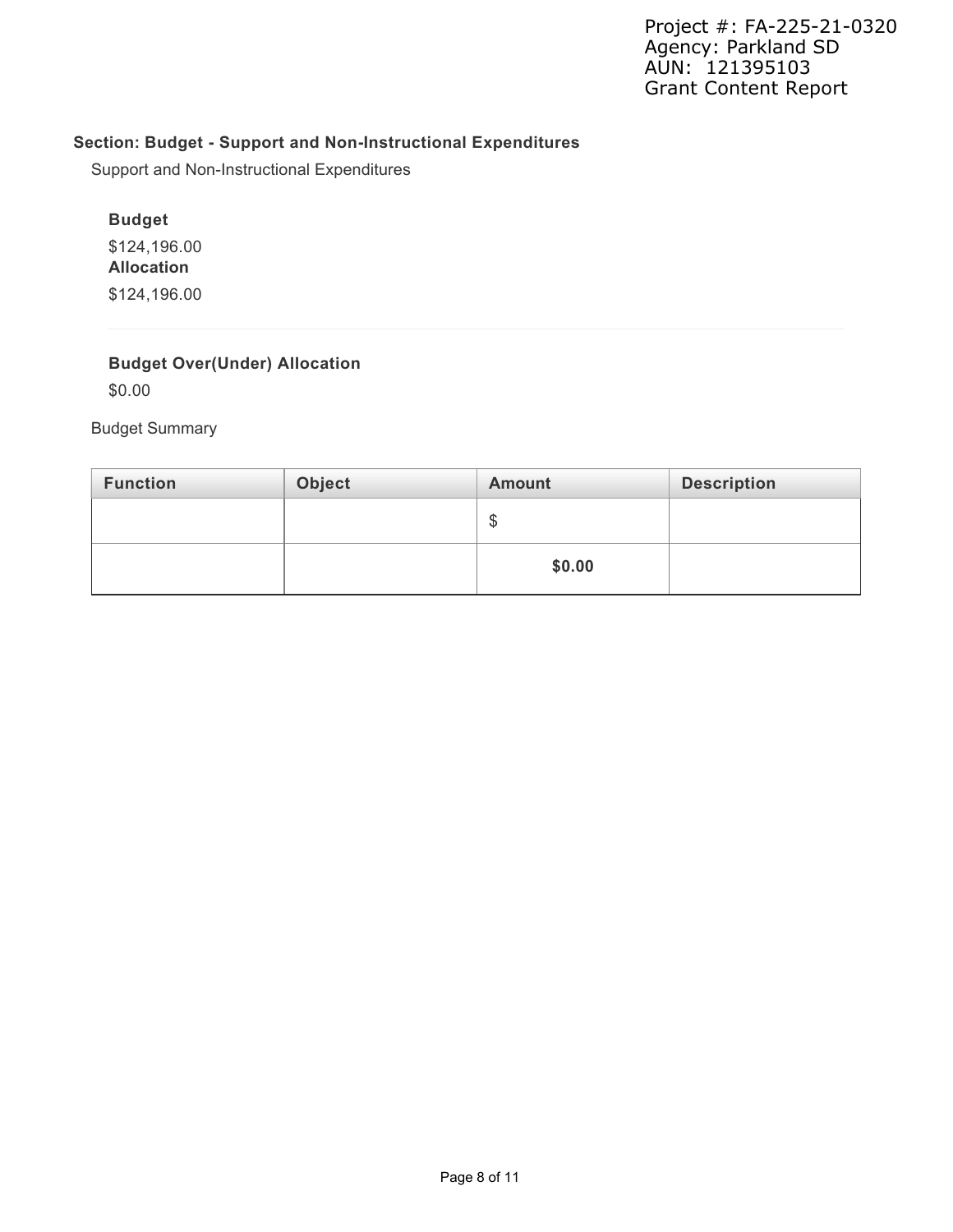# **Section: Budget - Budget Summary BUDGET SUMMARY**

|                                                                                   | 100<br><b>Salaries</b> | 200<br><b>Benefits</b> | 300<br>Purchased<br>Professional<br>and<br><b>Technical</b><br><b>Services</b> | 400<br><b>Purchased</b><br>Property<br><b>Services</b> | 500 Other<br><b>Purchased</b><br><b>Services</b> | 600<br><b>Supplies</b><br>800<br><b>Dues</b><br>and<br><b>Fees</b> | 700<br>Property | <b>Totals</b> |
|-----------------------------------------------------------------------------------|------------------------|------------------------|--------------------------------------------------------------------------------|--------------------------------------------------------|--------------------------------------------------|--------------------------------------------------------------------|-----------------|---------------|
| 1000 Instruction                                                                  | \$0.00                 | \$0.00                 | \$0.00                                                                         | \$0.00                                                 | \$0.00                                           | \$0.00                                                             | \$0.00          | \$0.00        |
| 1100 REGULAR<br><b>PROGRAMS-</b><br><b>ELEMENTARY/</b><br><b>SECONDARY</b>        | \$42,500.00            | \$0.00                 | \$0.00                                                                         | \$0.00                                                 | \$0.00                                           | \$81,696.00                                                        | \$0.00          | \$124,196.00  |
| <b>1200 SPECIAL</b><br><b>PROGRAMS-</b><br><b>ELEMENTARY/</b><br><b>SECONDARY</b> | \$0.00                 | \$0.00                 | \$0.00                                                                         | \$0.00                                                 | \$0.00                                           | \$0.00                                                             | \$0.00          | \$0.00        |
| <b>1300 CAREER</b><br><b>AND TECHNICAL</b><br><b>EDUCATION</b>                    | \$0.00                 | \$0.00                 | \$0.00                                                                         | \$0.00                                                 | \$0.00                                           | \$0.00                                                             | \$0.00          | \$0.00        |
| 1400 Other<br>Instructional<br>Programs-<br>Elementary /<br><b>Secondary</b>      | \$0.00                 | \$0.00                 | \$0.00                                                                         | \$0.00                                                 | \$0.00                                           | \$0.00                                                             | \$0.00          | \$0.00        |
| 1600 * ADULT<br><b>EDUCATION</b><br><b>PROGRAMS</b>                               | \$0.00                 | \$0.00                 | \$0.00                                                                         | \$0.00                                                 | \$0.00                                           | \$0.00                                                             | \$0.00          | \$0.00        |
| 1700 Higher<br><b>Education</b><br><b>Programs</b>                                | \$0.00                 | \$0.00                 | \$0.00                                                                         | \$0.00                                                 | \$0.00                                           | \$0.00                                                             | \$0.00          | \$0.00        |
| 1800 Pre-K                                                                        | \$0.00                 | \$0.00                 | \$0.00                                                                         | \$0.00                                                 | \$0.00                                           | \$0.00                                                             | \$0.00          | \$0.00        |
| 2000 SUPPORT<br><b>SERVICES</b>                                                   | \$0.00                 | \$0.00                 | \$0.00                                                                         | \$0.00                                                 | \$0.00                                           | \$0.00                                                             | \$0.00          | \$0.00        |
| 2100 SUPPORT<br><b>SERVICES -</b><br><b>STUDENTS</b>                              | \$0.00                 | \$0.00                 | \$0.00                                                                         | \$0.00                                                 | \$0.00                                           | \$0.00                                                             | \$0.00          | \$0.00        |
| <b>2200 Staff</b><br><b>Support</b>                                               | \$0.00                 | \$0.00                 | \$0.00                                                                         | \$0.00                                                 | \$0.00                                           | \$0.00                                                             | \$0.00          | \$0.00        |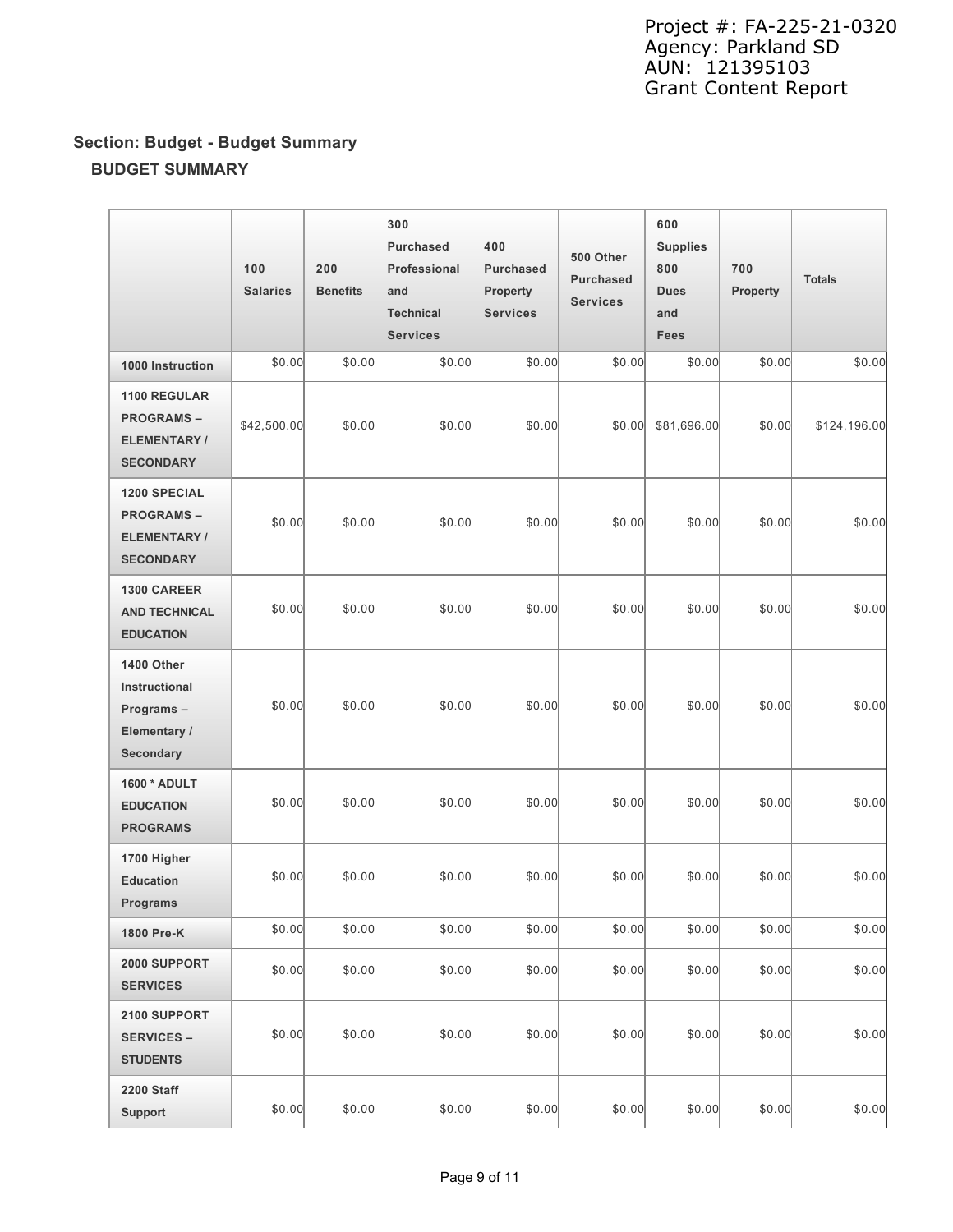|                                                                                                                             | 100<br><b>Salaries</b> | 200<br><b>Benefits</b> | 300<br><b>Purchased</b><br>Professional<br>and<br><b>Technical</b><br><b>Services</b> | 400<br><b>Purchased</b><br>Property<br><b>Services</b> | 500 Other<br><b>Purchased</b><br><b>Services</b> | 600<br><b>Supplies</b><br>800<br><b>Dues</b><br>and<br>Fees | 700<br>Property | <b>Totals</b> |
|-----------------------------------------------------------------------------------------------------------------------------|------------------------|------------------------|---------------------------------------------------------------------------------------|--------------------------------------------------------|--------------------------------------------------|-------------------------------------------------------------|-----------------|---------------|
| <b>Services</b>                                                                                                             |                        |                        |                                                                                       |                                                        |                                                  |                                                             |                 |               |
| 2300 SUPPORT<br><b>SERVICES -</b><br><b>ADMINISTRATION</b>                                                                  | \$0.00                 | \$0.00                 | \$0.00                                                                                | \$0.00                                                 | \$0.00                                           | \$0.00                                                      | \$0.00          | \$0.00        |
| 2400 Health<br><b>Support</b><br><b>Services</b>                                                                            | \$0.00                 | \$0.00                 | \$0.00                                                                                | \$0.00                                                 | \$0.00                                           | \$0.00                                                      | \$0.00          | \$0.00        |
| 2500 Business<br><b>Support</b><br><b>Services</b>                                                                          | \$0.00                 | \$0.00                 | \$0.00                                                                                | \$0.00                                                 | \$0.00                                           | \$0.00                                                      | \$0.00          | \$0.00        |
| 2600 Operation<br>and Maintenance                                                                                           | \$0.00                 | \$0.00                 | \$0.00                                                                                | \$0.00                                                 | \$0.00                                           | \$0.00                                                      | \$0.00          | \$0.00        |
| 2700 Student<br>Transportation                                                                                              | \$0.00                 | \$0.00                 | \$0.00                                                                                | \$0.00                                                 | \$0.00                                           | \$0.00                                                      | \$0.00          | \$0.00        |
| 2800 Central<br><b>Support</b><br><b>Services</b>                                                                           | \$0.00                 | \$0.00                 | \$0.00                                                                                | \$0.00                                                 | \$0.00                                           | \$0.00                                                      | \$0.00          | \$0.00        |
| 3000<br><b>OPERATION OF</b><br><b>NON-</b><br><b>INSTRUCTIONAL</b><br><b>SERVICES</b>                                       | \$0.00                 | \$0.00                 | \$0.00                                                                                | \$0.00                                                 | \$0.00                                           | \$0.00                                                      | \$0.00          | \$0.00        |
| 3100 Food<br><b>Services</b>                                                                                                | \$0.00                 | \$0.00                 | \$0.00                                                                                | \$0.00                                                 | \$0.00                                           | \$0.00                                                      | \$0.00          | \$0.00        |
| 3200 Student<br><b>Activities</b>                                                                                           | \$0.00                 | \$0.00                 | \$0.00                                                                                | \$0.00                                                 | \$0.00                                           | \$0.00                                                      | \$0.00          | \$0.00        |
| 3300 Community<br><b>Services</b>                                                                                           | \$0.00                 | \$0.00                 | \$0.00                                                                                | \$0.00                                                 | \$0.00                                           | \$0.00                                                      | \$0.00          | \$0.00        |
| <b>4000 FACILITIES</b><br><b>ACQUISITION,</b><br><b>CONSTRUCTION</b><br><b>AND</b><br><b>IMPROVEMENT</b><br><b>SERVICES</b> | \$0.00                 | \$0.00                 | \$0.00                                                                                | \$0.00                                                 | \$0.00                                           | \$0.00                                                      | \$0.00          | \$0.00        |